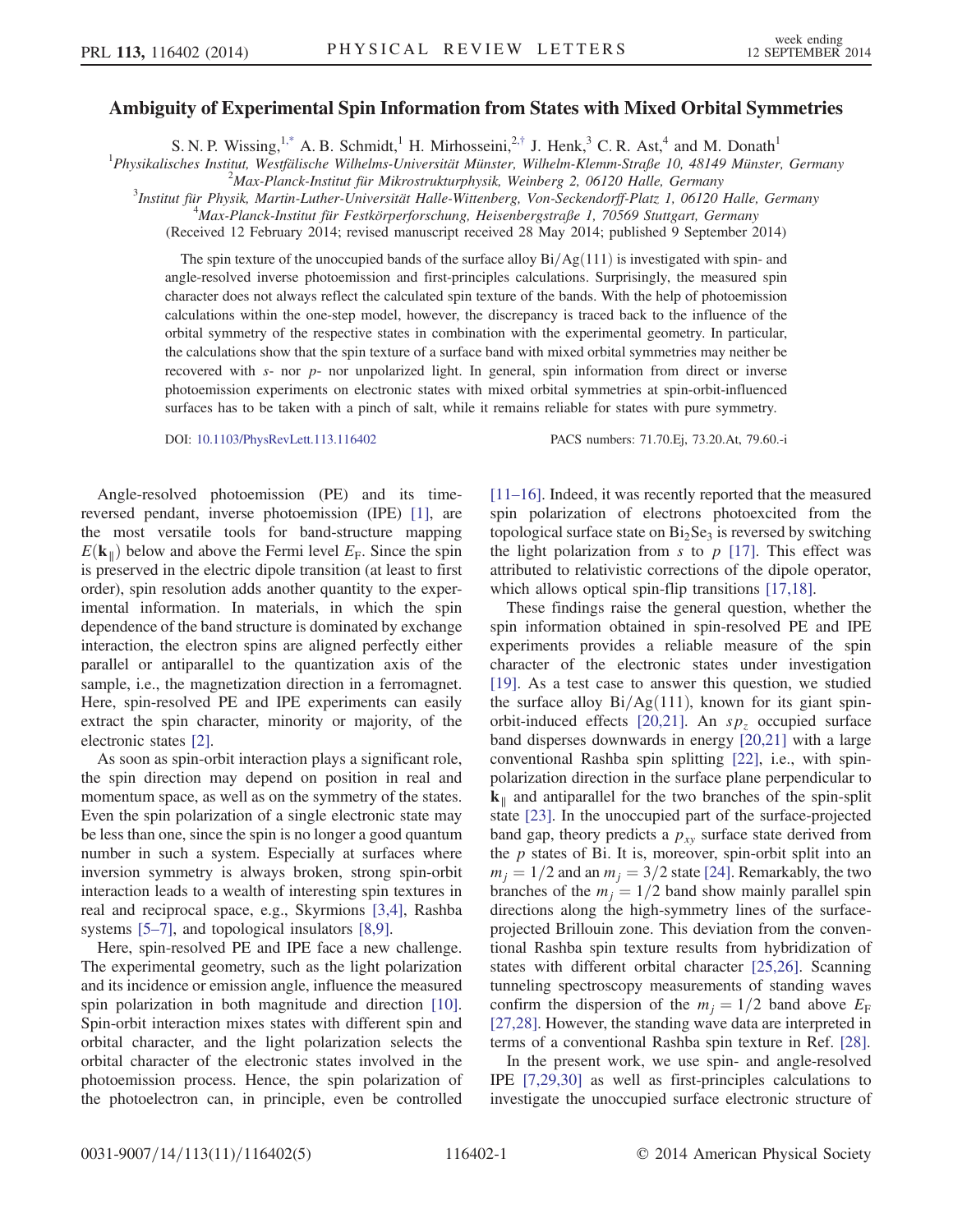Bi/Ag(111). We find that, for the  $m_i = 1/2$  band with mixed orbital symmetries, the measured spin information does not agree with the calculated spin polarization of the surface band. For the  $m_i = 3/2$  band with almost pure orbital symmetry, however, the experimental spin information reflects the band spin polarization as in the case of the occupied surface band with  $sp<sub>z</sub>$  symmetry. In particular, the experimental results for all surface bands on  $Bi/Ag(111)$  can be well understood without assuming spin-flip transitions.

Our spin-resolved IPE measurements were performed at room temperature using spin-polarized electrons emitted from a GaAs photocathode [\[31\].](#page-4-14) The angular divergence  $\Delta\theta = \pm 2^{\circ}$  of the electron beam corresponds to a momentum resolution at  $E_F$  of  $\Delta k_{\parallel,F} = \pm 0.04 \text{ Å}^{-1}$ . The spin-up (spin-down) direction of the incident electrons, their inplane wave vector  $k_{\parallel}$  and the surface normal **n** form a right-handed (left-handed) coordinate system as shown in the inset of Fig. [1.](#page-1-0) In this geometry, the Rashba component

<span id="page-1-0"></span>

FIG. 1 (color online). Spin-resolved IPE spectra for various angles of electron incidence  $\theta$  along  $\overline{\Gamma} \overline{K}$  of the alloy surface Brillouin zone. Data points represent spin-integrated (black), spin-up (red), and spin-down (blue) intensities. Solid lines serve as guide to the eye. In the inset, a sketch of the experimental setup is given, which is sensitive to the Rashba component of the spin polarization.

of the spin polarization is measured. The photons are detected with an energy-selective Geiger-Müller counter ( $\hbar \omega = 9.8$  eV [\[32\]\)](#page-4-15) at a fixed angle of 70° with respect to the incident electron beam. The polarization of the emitted vacuum-ultraviolet light is not analyzed. The overall energy resolution  $\Delta E$  of the experiment is 350 meV.

The Ag(111) substrate was cleaned with several cycles of sputtering and annealing. One third of a monolayer of Bi atoms was deposited by molecular beam epitaxy at a substrate temperature of 575 K. The Bi atoms form a longsubstrate temperature of 575 K. The Bi atoms form a long-<br>range ordered  $(\sqrt{3} \times \sqrt{3})R30^{\circ}$  substitutional surface alloy, verified with low-energy electron diffraction.

Electronic-structure calculations have been performed within the local density approximation to densityfunctional theory [\[33\],](#page-4-16) using relativistic multiple-scattering theory as formulated in the Korringa-Kohn-Rostoker approach [\[34\]](#page-4-17). Solving the Dirac equation, spin-orbit coupling is accounted for in a nonperturbative manner. The semi-infinite  $Bi/Ag(111)$  system comprises three regions: bulk, surface, and vacuum. The geometric relaxation at the surface has been adopted from computations with the VIENNA *ab initio* simulation package (VASP) [\[35\]](#page-4-18) and is in agreement with low-energy electron diffraction measurements [\[36,37\].](#page-4-19) From the layer-diagonal part of the Korringa-Kohn-Rostoker Green function, we compute the layer-dependent spectral density, using a broadening of 0.025 eV typical for this kind of computation [\[20\].](#page-4-6)

In addition, we performed direct and inverse photoemission calculations within the one-step model. They include effects of the dipole transition, i.e., selection rules and matrix elements, but no spin-flip transitions [\[34\].](#page-4-17) Taking into account the spin-flip term in the photoemission calculation induces negligibly small corrections to the spin polarization of the photoelectrons, as expected from a perturbation of the order of  $1/c^2$ .

The spin-resolved IPE spectra are presented in Fig. [1](#page-1-0). From the peak positions we deduce  $E(k<sub>∥</sub>)$ , shown in Fig. [2\(a\).](#page-2-0) Three main features are identified:

(i) The first peak just above  $E_F$  is attributed to the  $m_i = 1/2$  state [\[38\].](#page-4-20) It resembles a conventional Rashbasplit band with downward dispersion. For positive  $k_{\parallel}$  the upper branch shows spin-down and the lower branch spinup polarization and vice versa for negative  $k_{\parallel}$ .

(ii) The second structure at 1.2 eV at  $\overline{\Gamma}$  results from the  $m_i = 3/2$  band. The spin polarization of the two branches is similar to that of the  $m_i = 1/2$  band. We find a large Rashba splitting, with the minimum of the spin-up branch at  $k_{\parallel} \approx 0.2 \text{ Å}^{-1}$  approximately 250 meV lower in energy than at the  $\bar{\Gamma}$  point. From there, the state disperses steeply upwards and can be followed almost to the edge of the surface Brillouin zone.

(iii) The third structure, dispersing downwards from 2.6 eV at  $\overline{\Gamma}$ , is identified as a Ag(111) surface-umklapp 2.6 eV at 1, is identified as a Ag(111) surface-umklapp<br>band induced by the  $(\sqrt{3} \times \sqrt{3})$  reconstruction, with contributions from d bands in the vicinity of the  $\overline{\Gamma}$  point.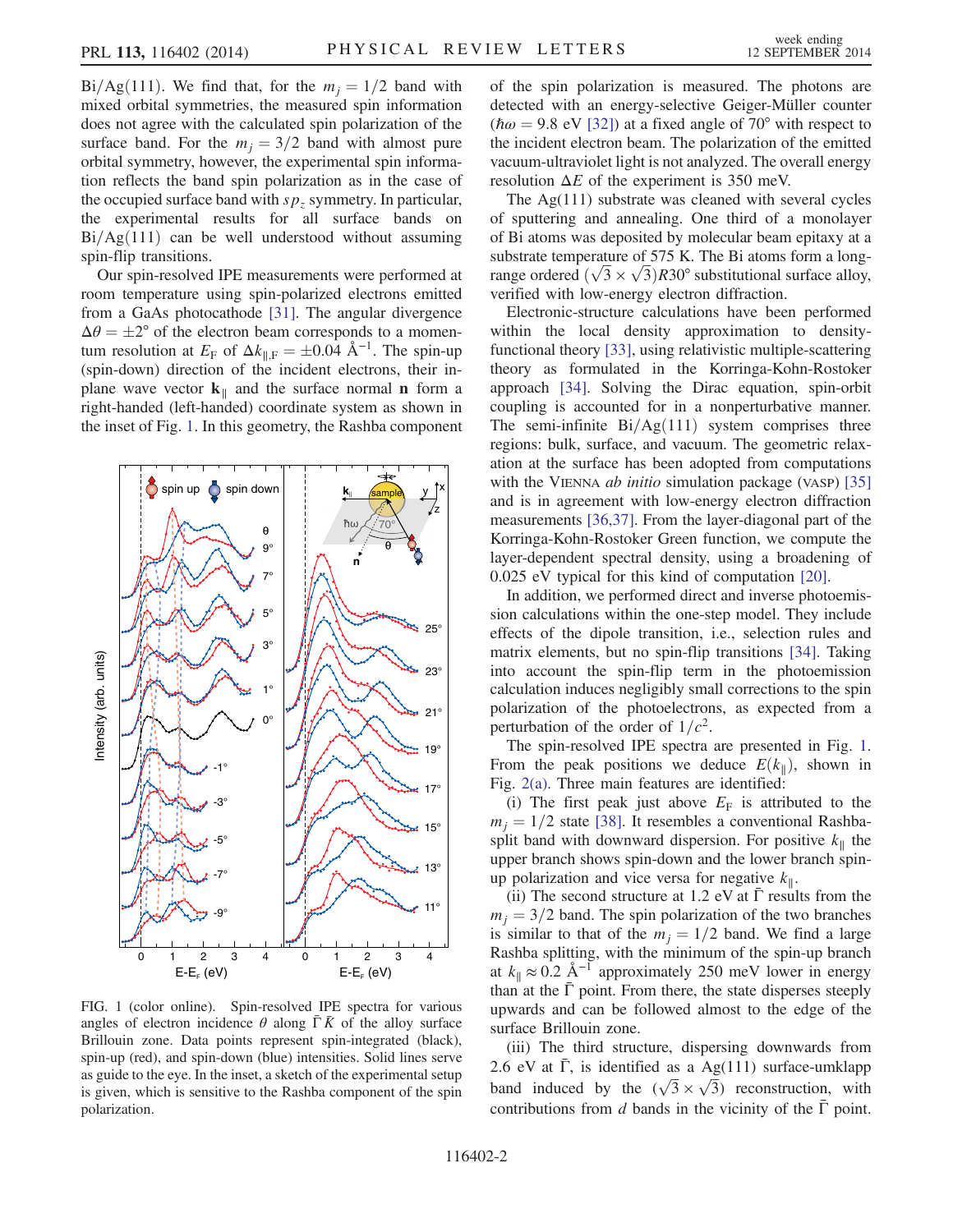<span id="page-2-0"></span>

FIG. 2 (color online). Surface electronic structure of Bi/Ag $(111)$ . (a) Energy vs k<sub>||</sub> dispersion as derived from the IPE data in Fig. [1.](#page-1-0) The color code is identical to that in Fig. [1.](#page-1-0) Experimental uncertainties are smaller than the symbol size. (b) Calculated spectral function  $n(E, k_{\parallel})$ . Surface states appear as dark features while the bulk-derived states appear as light gray regions. (c) Difference  $n_{\uparrow}(E, k_{\parallel}) - n_{\downarrow}(E, k_{\parallel})$  of the spinprojected spectral densities, indicated in red (blue) where spinup (spin-down) intensity exceeds (white is for zero difference).

In Fig. [2\(b\)](#page-2-0) the calculated spectral density  $n(E, k_{\parallel})$  is depicted along Γ $\overline{K}$ . Above  $E_F$ , the  $m_j = 1/2$  and the  $m_i = 3/2$  band dominate. Their dispersions are in agreement with the experiment. The band-gap edge of Ag(111), back-folded by the surface reconstruction, is visible as well. In addition, an upward dispersing band with  $d$  character appears at 2.75 eV at Γ. Below  $E_F$ , the spectral function shows the downward dispersing  $sp<sub>z</sub>$  state.

The difference  $n_{\uparrow}(E, k_{\parallel}) - n_{\downarrow}(E, k_{\parallel})$  of the spinprojected spectral densities is shown in Fig. [2\(c\).](#page-2-0) The spin texture of the  $m_j = 1/2$  and  $m_j = 3/2$  bands confirms former theoretical findings [\[24\].](#page-4-9) The spin structure of the occupied  $s p<sub>z</sub>$  band and the unoccupied  $m<sub>i</sub> = 3/2$  band are in agreement with PE measurements [\[22\]](#page-4-7) and our IPE data, respectively. However, the spin texture in the unoccupied  $m_i = 1/2$  band is at variance with our experimental results.

To resolve this problem, the calculated spin-integrated PE and IPE intensities and the spin differences  $I_{\uparrow}(E, k_{\parallel})$  –  $I_{\perp}(E, k_{\parallel})$  are depicted in Fig. [3](#page-2-1) for (a) *p*-polarized, (b) s-polarized, and (c) the incoherent superposition of  $p$ - and s-polarized light, i.e., unpolarized light. The  $sp_z$ ,  $m_i = 1/2$ , and  $m_i = 3/2$  bands are found in the calculated spectra, as well as the umklapp band, which crosses the  $m_i = 3/2$  band at around 1 eV.

The spin-integrated intensity is reduced when switching from  $p$ - to s-polarized light. While the intensity of the occupied sp<sub>z</sub> band nearly vanishes (reduced by  $\approx$ 94%) for s-polarized light, the reduction is smaller ( $\approx$ 25%) for the unoccupied bands. The spin differences for the different

<span id="page-2-1"></span>

FIG. 3 (color online). Calculated spin-integrated PE and IPE intensities (upper row) and differences of the spin-resolved intensities  $I_{\uparrow}(E, k_{\parallel}) - I_{\perp}(E, k_{\parallel})$  (lower row) for (a) p-polarized, (b) s-polarized, and (c) unpolarized light (p-pol + s-pol).

light polarizations reveal an inversion of the spin polarization for all occupied and unoccupied bands when switching from p- to s-polarized light. This is comparable to the behavior found for the topological surface state on  $Bi<sub>2</sub>Se<sub>3</sub>$  [\[17,18\]](#page-4-4) and the Dirac-cone-like surface state on W(110) [\[16\]](#page-4-21).

For the occupied  $sp<sub>z</sub>$  band, the spin texture for ppolarized and unpolarized light is the same, since the intensity for s-polarized light is very small. The spin structure is in good agreement with spin-resolved photoemission measurements with  $p$ -polarized light [\[22\].](#page-4-7) The measured and calculated spin polarization of the photoelectrons reflects, moreover, the spin polarization found in the electronic structure calculation.

For the unoccupied bands the situation differs. The measured spin textures of the  $m_j = 1/2$  and  $m_j = 3/2$ bands resemble the IPE calculation for p-polarized light. However, it does not fully reproduce the calculated spin texture of the spectral function [Fig.  $2(c)$ ]. For the  $m_i = 3/2$  band the experimental information reflects the band spin polarization, while for the  $m<sub>i</sub> = 1/2$  band, there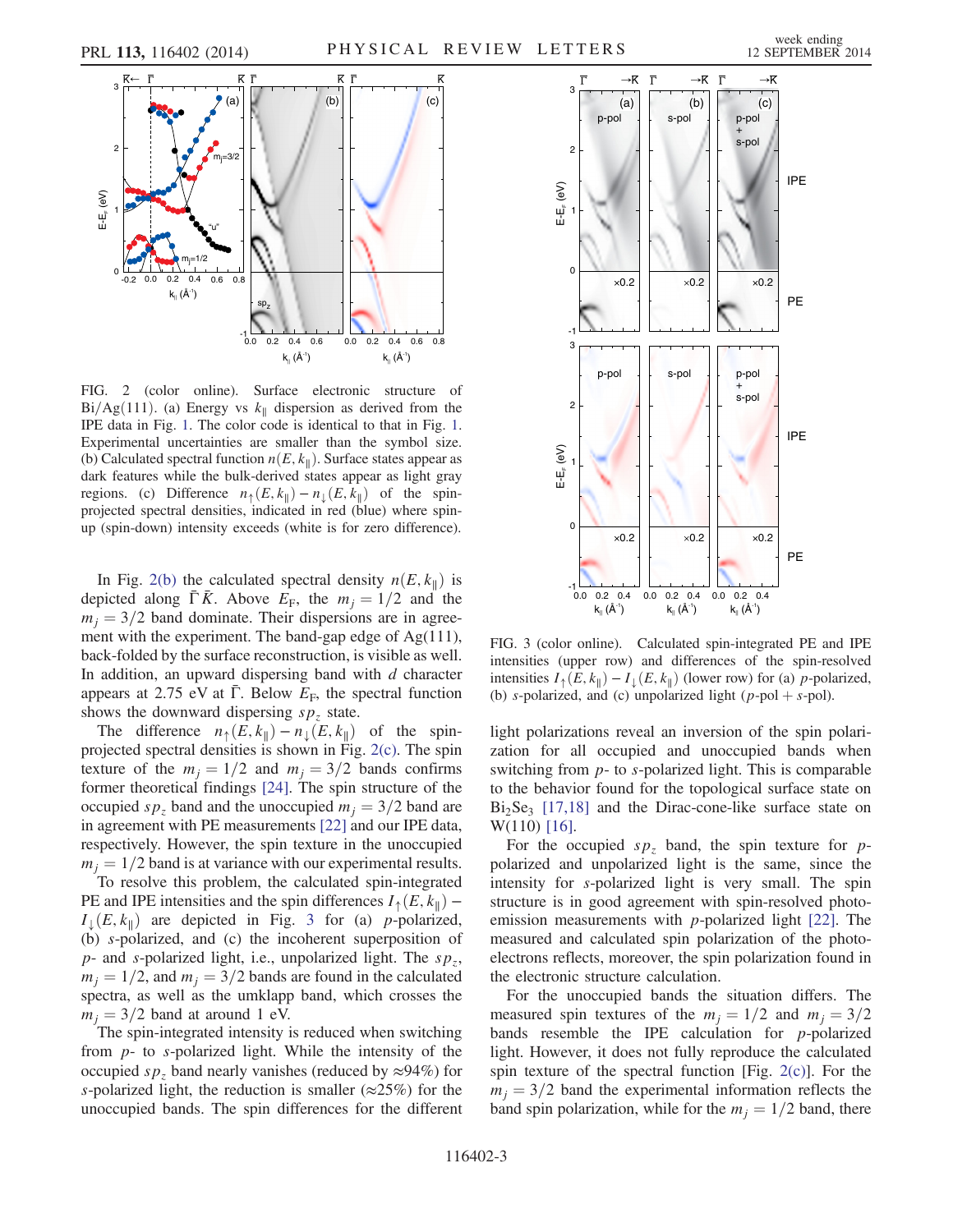<span id="page-3-5"></span>

FIG. 4 (color online). Orbital decomposition of the spinintegrated (upper row) and spin-projected (lower row) spectral densities from the spectral function shown in Figs. [2\(b\)](#page-2-0) and [2\(c\).](#page-2-0)  $x$ ,  $y$ , and  $z$  directions as defined in Fig. [1.](#page-1-0)

is no experimental match with the IPE calculations for s-, p-, or for unpolarized light.

To understand this discrepancy, we take a closer look at the orbital characters of the electronic states. Therefore, in Fig. [4](#page-3-5) we present the spectral densities decomposed into  $s$ ,  $p_x$ ,  $p_y$ ,  $p_z$ , and d contributions. The occupied band has almost pure  $sp<sub>z</sub>$  orbital character. The unoccupied surface states, however, have mixed orbital symmetries of  $p_x$  and  $p_{y}$  character with different weights. While  $p_{y}$  dominates for the  $m_i = 3/2$  band, both  $p_x$  and  $p_y$  are present in the  $m_i = 1/2$  band. Pure states of  $sp_z$  and  $p_y$  character are expected to appear in spectra with  $p$  polarization of the light, states of  $p_x$  character with s polarization [\[41\].](#page-4-22)

For the occupied  $sp<sub>z</sub>$  band the result can be understood the easiest. This band consists almost exclusively of  $sp<sub>z</sub>$ orbital contributions. Therefore, it can be excited with p-polarized light only, as shown in Fig. [3\(a\)](#page-2-1). Additionally, all orbital contributions have the same spin polarization (cf. Fig. [4](#page-3-5)). As a consequence, either p-polarized or unpolarized light will lead to a spin polarization of the photoelectrons that corresponds to the spin polarization of the  $sp<sub>z</sub>$  band.

For the unoccupied  $p_{xy}$  bands the two main contributions come from  $p_x$  and  $p_y$  orbitals. Considering that the two orbitals also have opposite spin character  $[25]$ , p or s polarization can be used to probe either one of the spin textures. As  $p_v$  prevails for the  $m_i = 3/2$ , the IPE calculation for unpolarized light is dominated by the spin texture of the  $p_y$  orbital, which is in agreement with our experimental result. For the  $m_i = 1/2$  band the situation is more complicated. The contributions of the  $p_x$  and  $p_y$  orbitals are comparable and the band can be likewise measured with p- and s-polarized light. This leads to a situation, where the spin polarization of the electronic states is not reflected in the IPE calculation for  $s<sub>1</sub>$ ,  $p<sub>2</sub>$ , or for unpolarized light.

Since our experiment does not resolve the light polarization, one might ask why our measurement resembles the spin structure computed for  $p$ -polarized light rather than unpolarized light. The calculated spin polarization depends delicately on the ratio of the different orbital contributions. Small deviations in the calculated energetic positions and dispersions of the initial and final states can modify the dipole-transition probabilities sufficiently to change the intensity ratio for  $p$  to s polarization. For example, the computed  $m_i = 3/2$  state is about 0.3 eV higher in energy than its measured equivalent [\[42\]](#page-4-23). Additionally, the light polarization directly at the metallic surface does not necessarily correspond to purely  $p$ - or  $s$ polarized light, which is not accounted for in the calculation. From an experimental point of view, the photon detection angle (in our case fixed at 70° in the scattering plane) influences the ratio between  $s$ - and  $p$ -polarized light contributing to the spectrum.

In conclusion, the spin information deduced from a direct or inverse photoemission experiment does not necessarily reflect the spin texture of the electronic states under investigation. Our study of the prototypical Rashba system  $Bi/Ag(111)$  serves as a test case, providing three surface bands with different symmetries. The experimental findings have been discussed along with theoretical results for the spectral functions as well as PE and IPE intensities, without assuming spin-flip transitions. In general, spin information on electronic states with mixed orbital symmetries at spinorbit-influenced surfaces has to be taken with a grain of salt, while it remains reliable for states with pure symmetry.

It is a pleasure to thank P. Krüger for fruitful discussions.

<span id="page-3-1"></span><span id="page-3-0"></span>[\\*](#page-0-0) Corresponding author. Sune.Wissing@uni‑muenster.de [†](#page-0-0) Present address: Institute of Inorganic and Analytical Chemistry, Johannes Gutenberg University, Saarstraße 21, 55122 Mainz, Germany.

- <span id="page-3-3"></span><span id="page-3-2"></span>[1] J. B. Pendry, J. Phys. C 14[, 1381 \(1981\)](http://dx.doi.org/10.1088/0022-3719/14/9/022).
- <span id="page-3-4"></span>[2] J. Stöhr and H.C. Siegmann, Magnetism-From Fundamentals to Nanoscale Dynamics, Springer Series in Solid-State Sciences, Vol. 152 (Springer-Verlag, Berlin, 2006).
- [3] M. Bode, M. Heide, K. von Bergmann, P. Ferriani, S. Heinze, G. Bihlmayer, A. Kubetzka, O. Pietzsch, S. Blügel, and R. Wiesendanger, [Nature \(London\)](http://dx.doi.org/10.1038/nature05802) 447, 190 (2007).
- [4] S. Heinze, K. von Bergmann, M. Menzel, J. Brede, A. Kubetzka, R. Wiesendanger, G. Bihlmayer, and S. Blügel, Nat. Phys. 7[, 713 \(2011\)](http://dx.doi.org/10.1038/nphys2045).